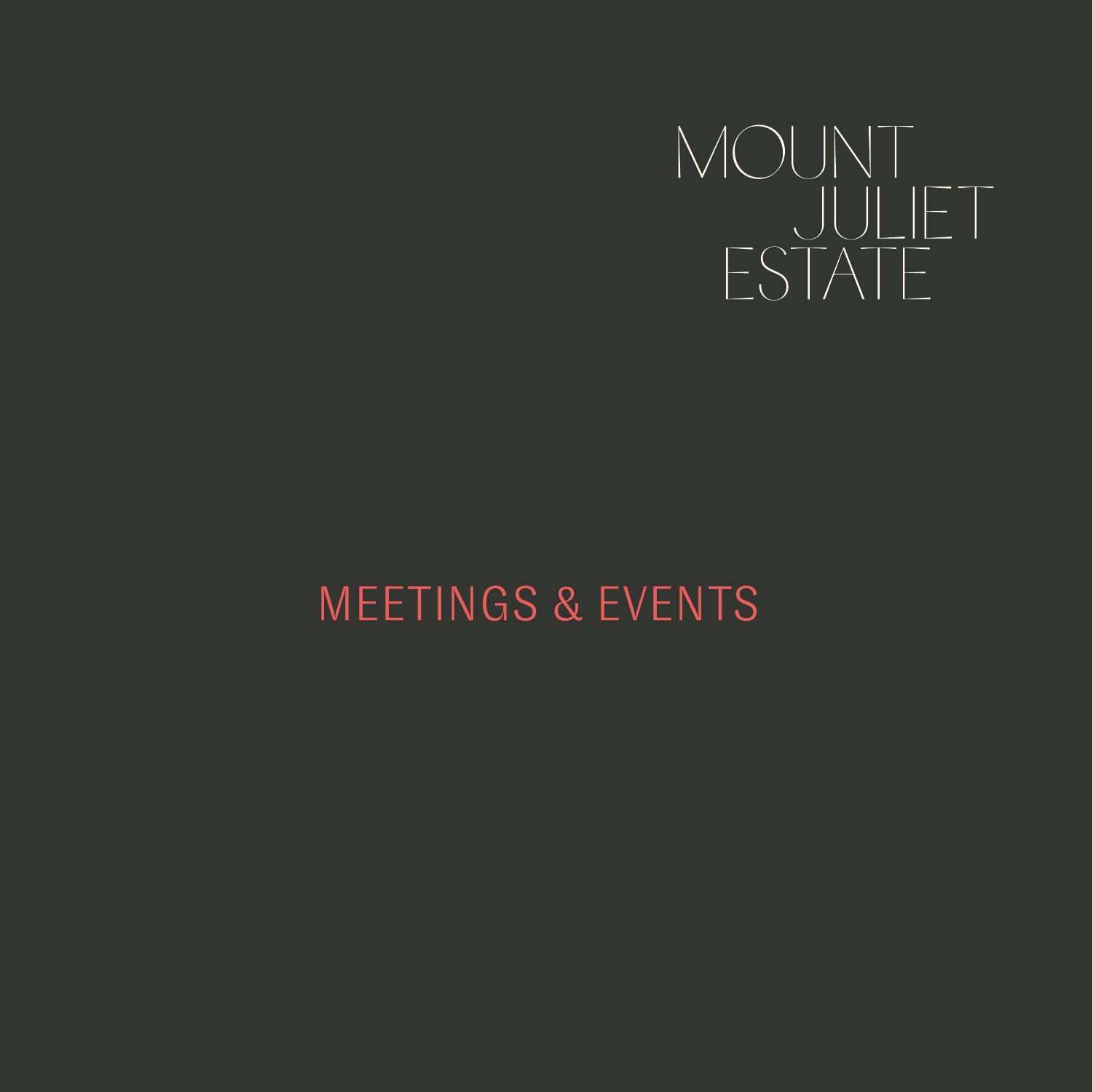We're honoured to have hosted milestone events for clients of all sizes. From intimate boardroom meetings to grand galas, product launches to private dinners, teambuilding experiences to cutting-edge conferences, we bring panache and professionalism to every occasion.

Drawing on years of excellence and expertise, our tailored approach means your event will run just as you wish. We'll provide everything you need: state-of-the-art facilities, beautiful venues, impeccable service, a wealth of menu choices and unrivalled attention to detail. Nothing will be overlooked.

Located 90 minutes from Dublin and 20 minutes from Kilkenny, we are ready to help you plan a flawless event. So, whether you want to reward your team, impress your clients, inspire your delegates or strategise in style, Mount Juliet Estate promises an exceptional experience. Entrust us with your next event and sit back, knowing you're in the safest of hands in the most special of places.





# At Mount Juliet Estate, we are experts in hosting memorable events. With a choice of luxurious spaces and an exceptional events team, we're ready to help you impress.

# 7 EVENT ROOMS

Select one of our 7 spaces that can accommodate up to 240 delegates for your event.

6,565 sq ft of total event space 240 capacity of our largest space

Our exceptional team will assist you with every detail of your event to ensure it is a success.

Experience the best of Mount Juliet Estate with a schedule that includes our range of estate activities: falconry, fishing, golf and equestrian.

Benefit from Marriott reward loyalty plans and their associated advantages

Allow our award-winning culinary team to create bespoke dining options for your event.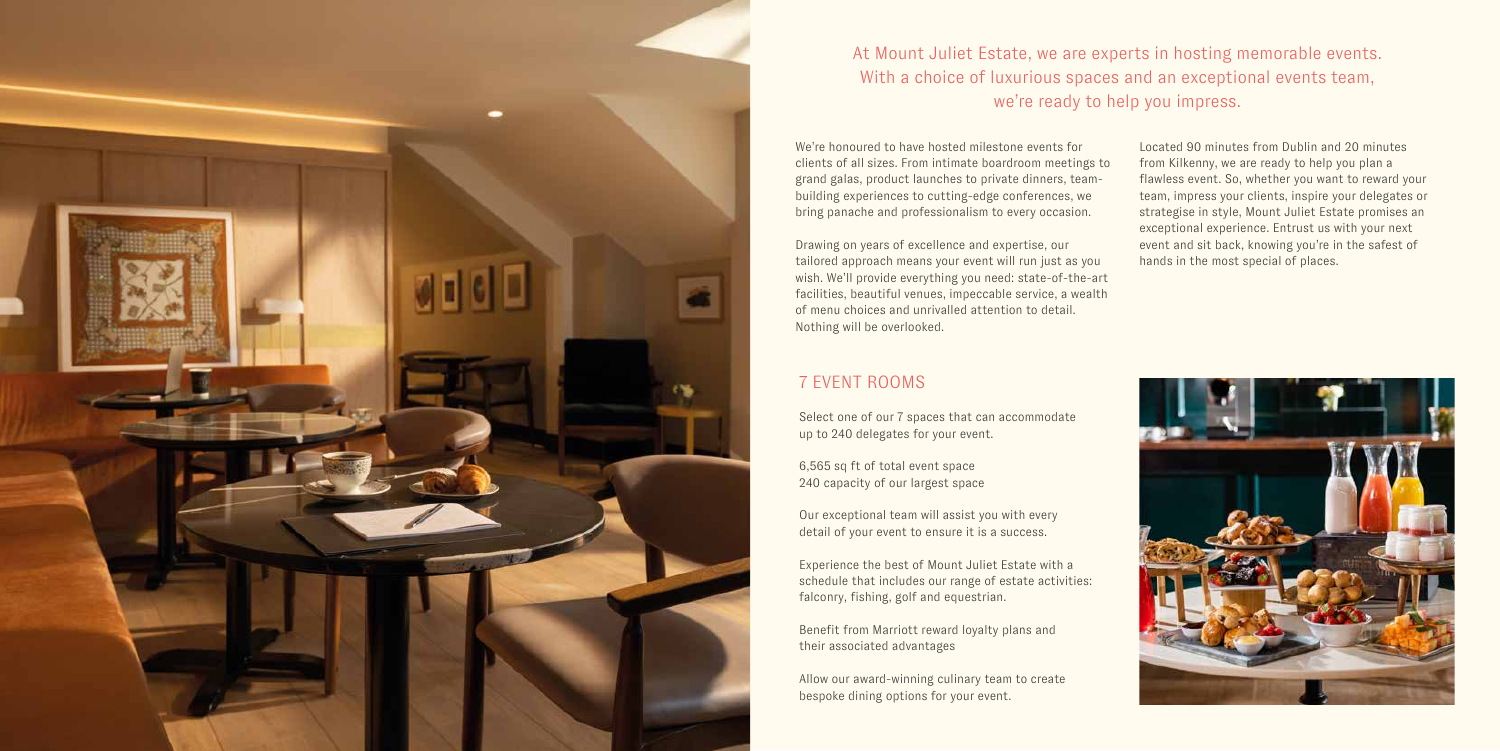# MEETINGS AT HUNTER'S YARD

# MCCALMONT SUITE

A truly impressive space, the luxurious McCalmont Suite will add cachet to any event. With high ceilings, exposed wooden beams, natural light and sweeping views over Mount Juliet Estate's golf course, it is a beautifully designed suite and the perfect choice for your next conference, product launch, banquet or gala event. Capable of hosting up to 240 guests, the suite is equipped with the most up-to-date technology. Stylish and comfortable, the McCalmont Suite will set your event apart.





THE LOFT

Atmospheric and elegant, The Loft in Hunter's Yard is a stylish, self-contained event space that's ideal for a reception or intimate event. With its own private entrance, you can welcome delegates, serve refreshments and avail of your own Nespresso bar. Versatile and flooded with natural light, The Loft is suitable for private events and presentations, or as a comfortable break-out room for The Red Park Suite, Jinks Suite and Jack Nicklaus Suite.

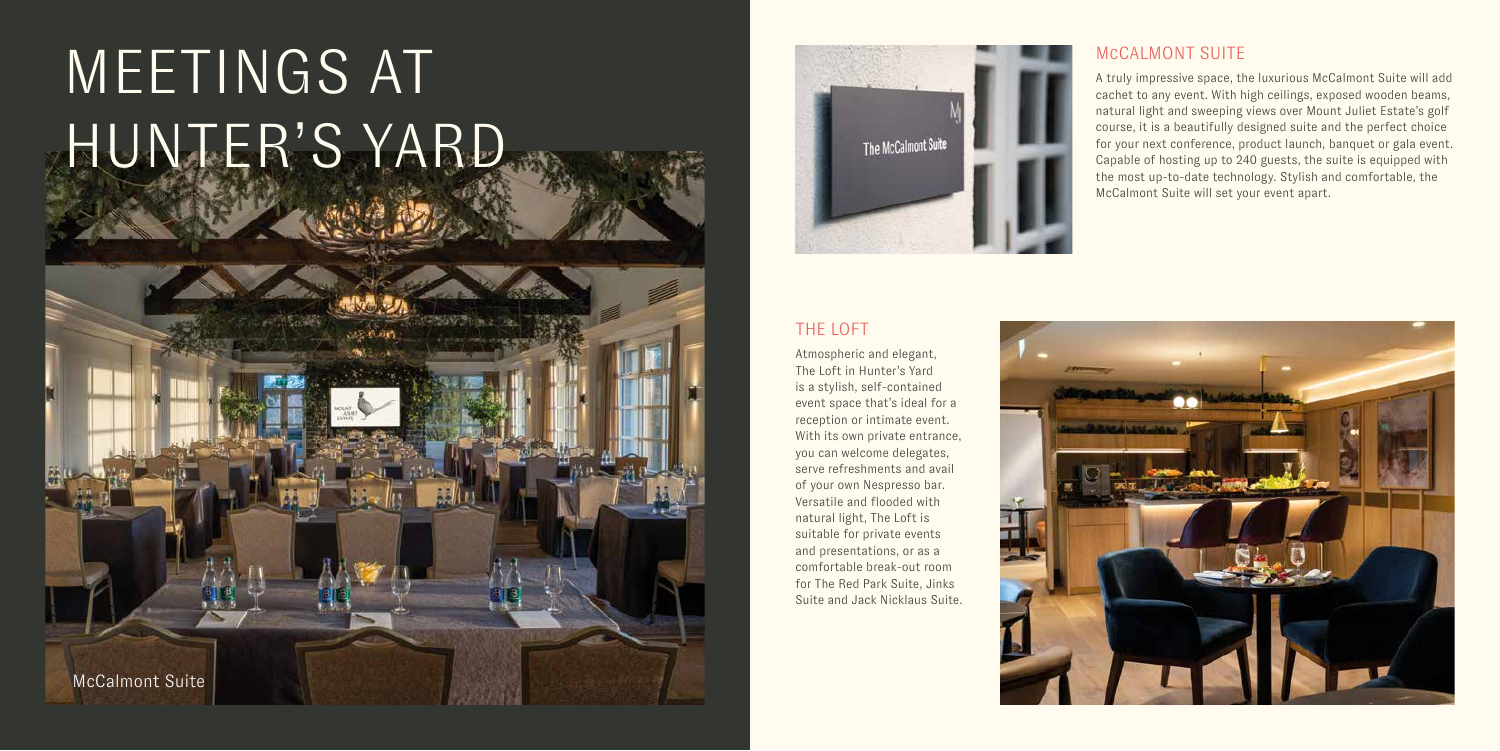## THE JINKS SUITE

Looking out onto Hunter's Yard, the Jinks Suite is a striking contemporary space with wooden beams, feature lighting and blackout blinds. Spacious and versatile, this stylish room can be laid out for presentations, meetings, team building or intimate private dining, holding between 35 and 82 guests.





Meetings At The Loft The Red Park Suite The Jinks Suite

### THE RED PARK SUITE

Make a statement by hosting your next off-site meeting in the elegant Red Park Suite. A contemporary room with smart wooden beams and a sloped loft ceiling, it's an impressive open plan venue for your next event. Ideal for meetings, The Red Park Suite is also the perfect choice for private dining, music, performances and entertainment. Comfortable and luxurious, with state-of-the-art technology and blackout blinds, the stylish Red Park Suite can accommodate between 35 and 82 guests.



# THE JACK NICKLAUS SUITE

There are boardrooms, and then there's our Jack Nicklaus boardroom. Designed with the same care and attention to detail as our eponymous golf course, the Jack Nicklaus Boardroom sits atop the arch into Hunter's Yard, with floorto-ceiling windows overlooking the estate. A bespoke boardroom with a feature wooden table and atmospheric loft beams, this contemporary room is a smart and welcoming venue for C Suite and director-level meetings of up to 16 delegates. Executive chairs, natural windows, blackout blinds and state-of-the-art technology ensure this impressive boardroom allows you to stay focused on the business at hand.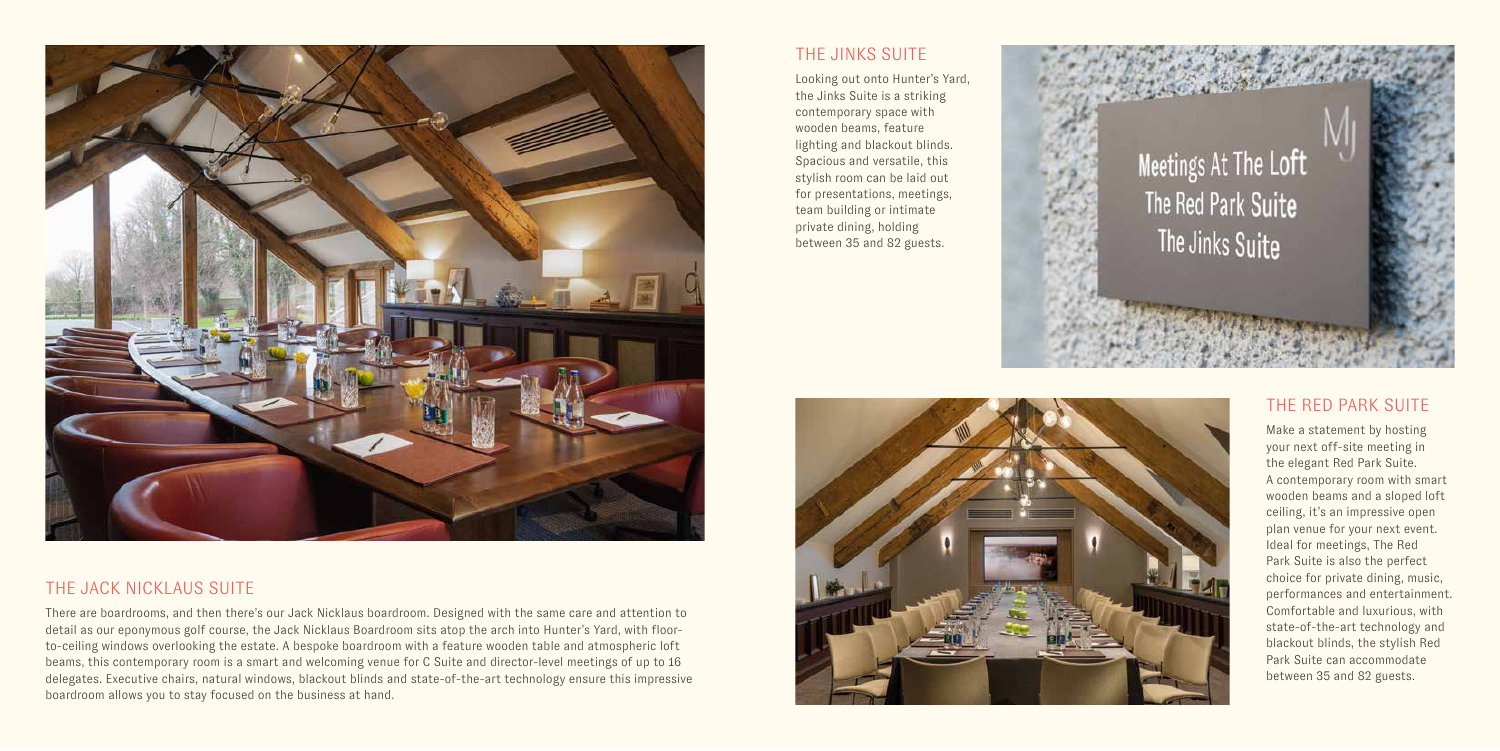## THE CARETAKERS

A beautiful vaulted room, with parquet floors, The Caretakers is the Manor House's original cellar. Suitable for private meetings of up to 70, this atmospheric room enjoys natural daylight, with doors that open onto a private terrace overlooking the River Nore and Ballylinch Stud. Hosting up to 70 delegates, The Caretakers suite can also be used for private dining of up to 60 guests from our Michelin-starred Lady Helen restaurant.

# THE PARLOUR

A magnificent room in the Manor House, The Parlour is part of the Michelin-starred Lady Helen Restaurant. Intimate and lavish, it can be reserved for private dining celebrations and team events of up to 36 guests. A portrait of Lady Helen hangs on the wall, overseeing your event and lending a wonderful sense of history. Working with you, our Head Chef will create a bespoke menu that's just right for your event. Overlooking the River Nore and lush Ballylinch Stud, this impressive room enjoys superb views, high ceilings, natural light and a real sense of Mount Juliet magic.

# 1757

The recently refurbished, 1757 bar is located in the original cellar of Manor House. Intimate and relaxed, with wonderful vaulted ceilings, 1757 enjoys a private terrace overlooking the River Nore and Ballylinch Stud. 1757 is available for private hire and can accommodate up to 80 people.

# THE CINEMA

The Cinema is a new addition to Manor House. The 12-seater cinema was inspired by the glamour of the golden age of cinema. Our cinema is available for private screenings, impressive presentations, or board meetings. Enjoy fresh popcorn, a classic cocktail, and your favourite film.



# MEETINGS AT MANOR HOUSE

Make the right impression, and host your private event in one of Manor House's atmospheric and intimate rooms.

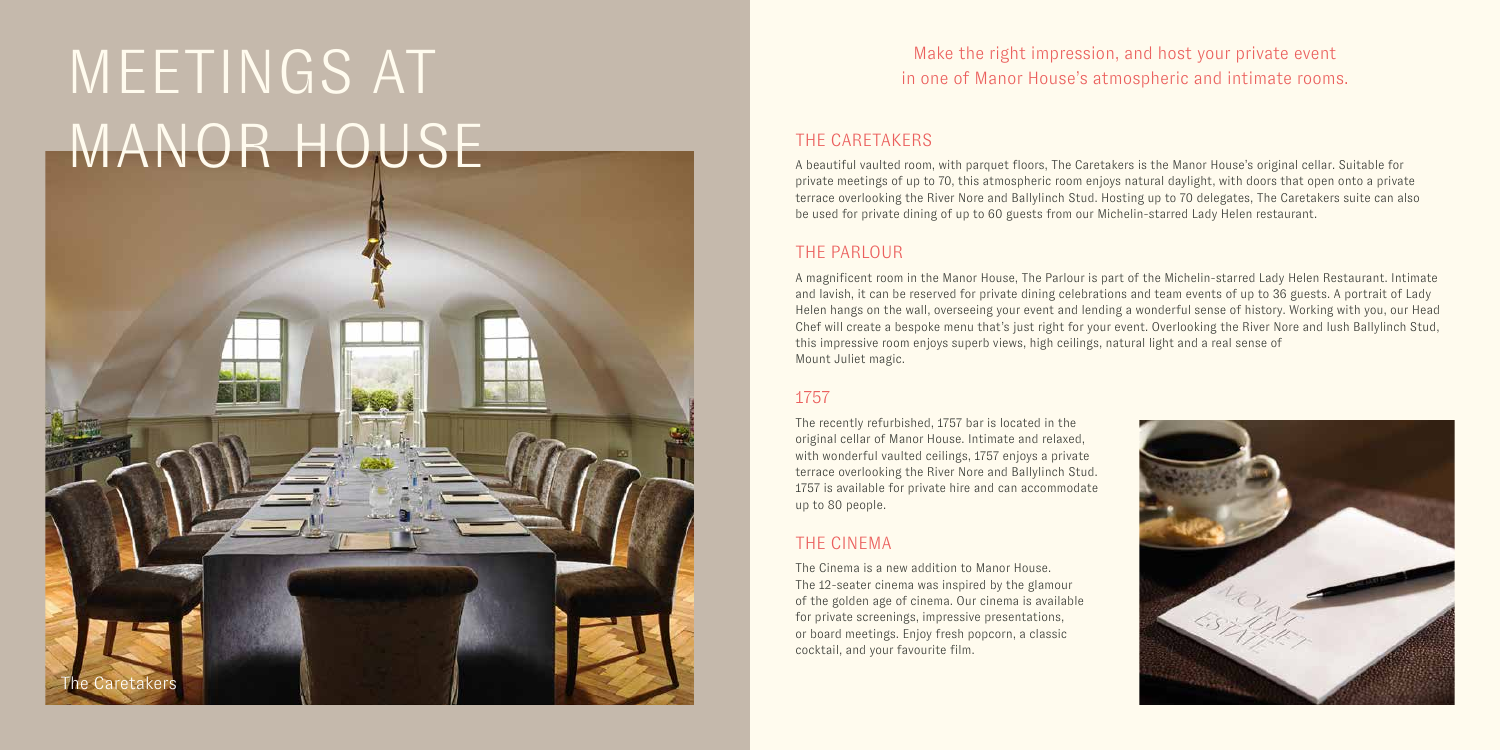# MANAGE YOUR EVENT WITH EASE

#### Dedicated Meeting & Conference Executive

Our meeting and conference executive will be on hand to support your event.

#### Equipment & Serivces

All suites are appointed with a 4K display and an all-in-one single device screen for Zoom video conferencing, whiteboarding and sharing documents which exhibit a 120-degree camera angle.

Microphone TV Conference stationery Printers Copy service Network/Internet printing Post/parcel High-speed Internet access Blackout blinds Nespresso machine Bottled still and sparkling water Lift access to all rooms in Hunters Yard Lift access to all areas in Hunters Yard.

### Estate Activities for teambuilding

With access to 500 private acres, you and your team can enjoy the thrill of our vast estate, through golf, falconry, archery, fishing, horse riding and much more.

#### Overnight Guests

If your guests are staying with us overnight you will receive preferential overnight conference rates and management of room blocks.

#### Mobile Check-In

Guests can check-in before their stay, receive instant alerts when their room is ready and check out by skipping the front desk.

#### Marriott Bonvoy

Reward Yourself Earn up to 60,000 plus Elite status, discounts and more.



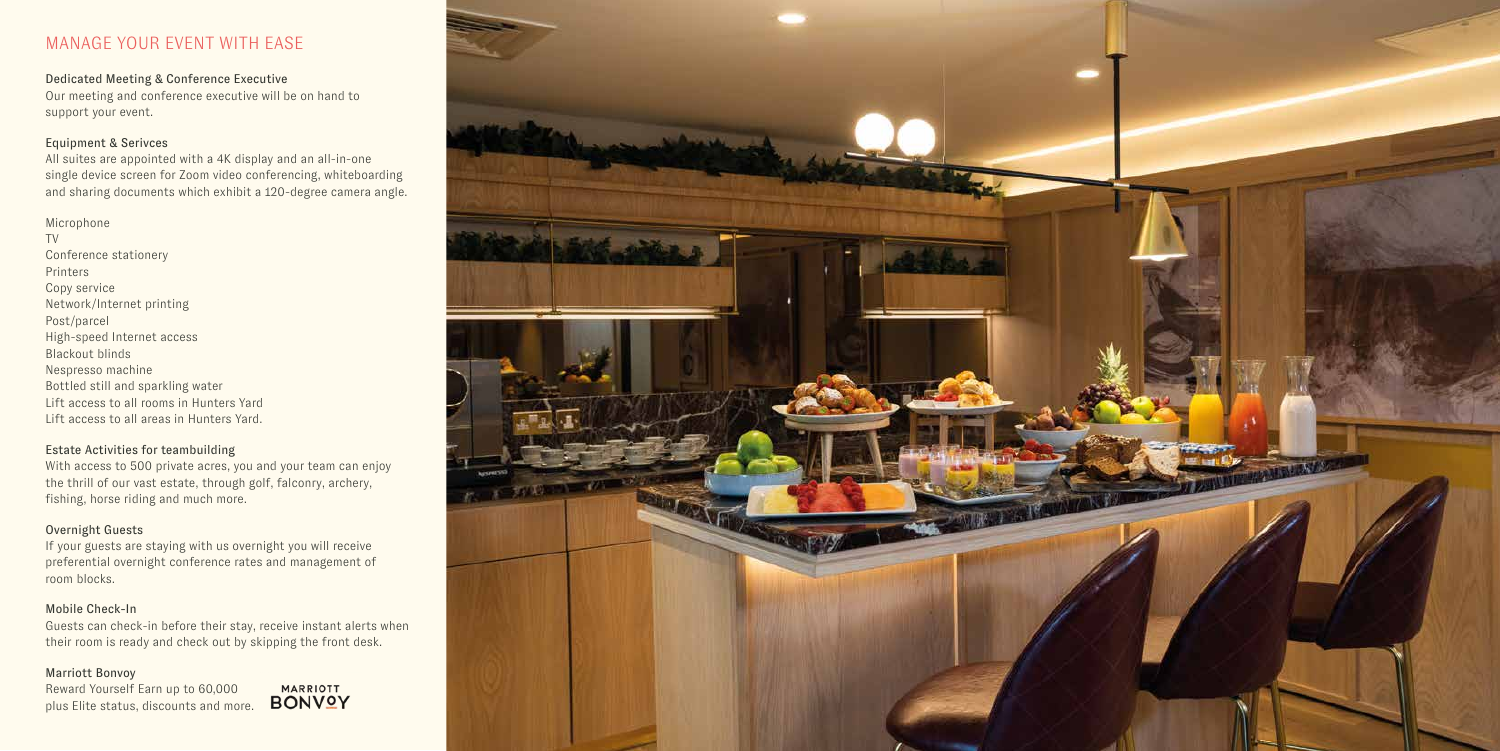The perfect destination to impress, reward or celebrate, Mount Juliet Estate offers two fabulous locations for private dining and special occasions.

For an exclusive private dinner or decadent celebration, you can choose between the historic beauty of Manor House and the sophisticated styling of Hunter's Yard.



# PRIVATE DINING & OCCASIONS

# PRIVATE DINING AND OCCASIONS AT MANOR HOUSE

#### The Parlour

Celebrate in style with an intimate Michelin Star experience served in the privacy of The Parlour. This beautiful Georgian room can seat up to 36 guests.

### The Caretakers

A beautiful vaulted room, with parquet floors, The Caretakers is located in the Manor House's original cellar. Suitable for private meetings of up to 70, this atmospheric room can seat 60 for private dining from our Michelin-starred Lady Helen restaurant. With natural daylight and a private porch overlooking the River Nore, The Caretakers is perfect for lunch and dinner occasions.

#### 1757

The recently refurbished, 1757 bar is located in the original cellar of Manor House. Intimate and relaxed, with wonderful vaulted ceilings, 1757 enjoys a private terrace overlooking the River Nore and Ballylinch Stud. 1757 is available for private hire and can accommodate up to 80 people.

#### The Cinema

The Cinema is a new addition to Manor House. The 12-seater cinema was inspired by the glamour of the golden age of cinema. Our cinema is available for private screenings, impressive presentations, or board meetings. Enjoy fresh popcorn, a classic cocktail, and your favourite film.

# PRIVATE DINING AND OCCASIONS AT HUNTER'S YARD

#### The Jinks Suite

Looking out onto Hunter's Yard and Mount Juliet Estate, the impressive Jinks Suite is a striking contemporary space perfect for private dining. Setting the scene with wooden beams, feature lighting and a sloped loft ceiling, this elegant room can host seated private dining of between 35 and 60 guests.

#### The Red Park Suite

Choose the elegant Red Park Suite, for a contemporary celebration or intimate private dinner. Comfortable and luxurious, this beautiful room can accommodate banquets of between 35 and 60 guests.

The Parlour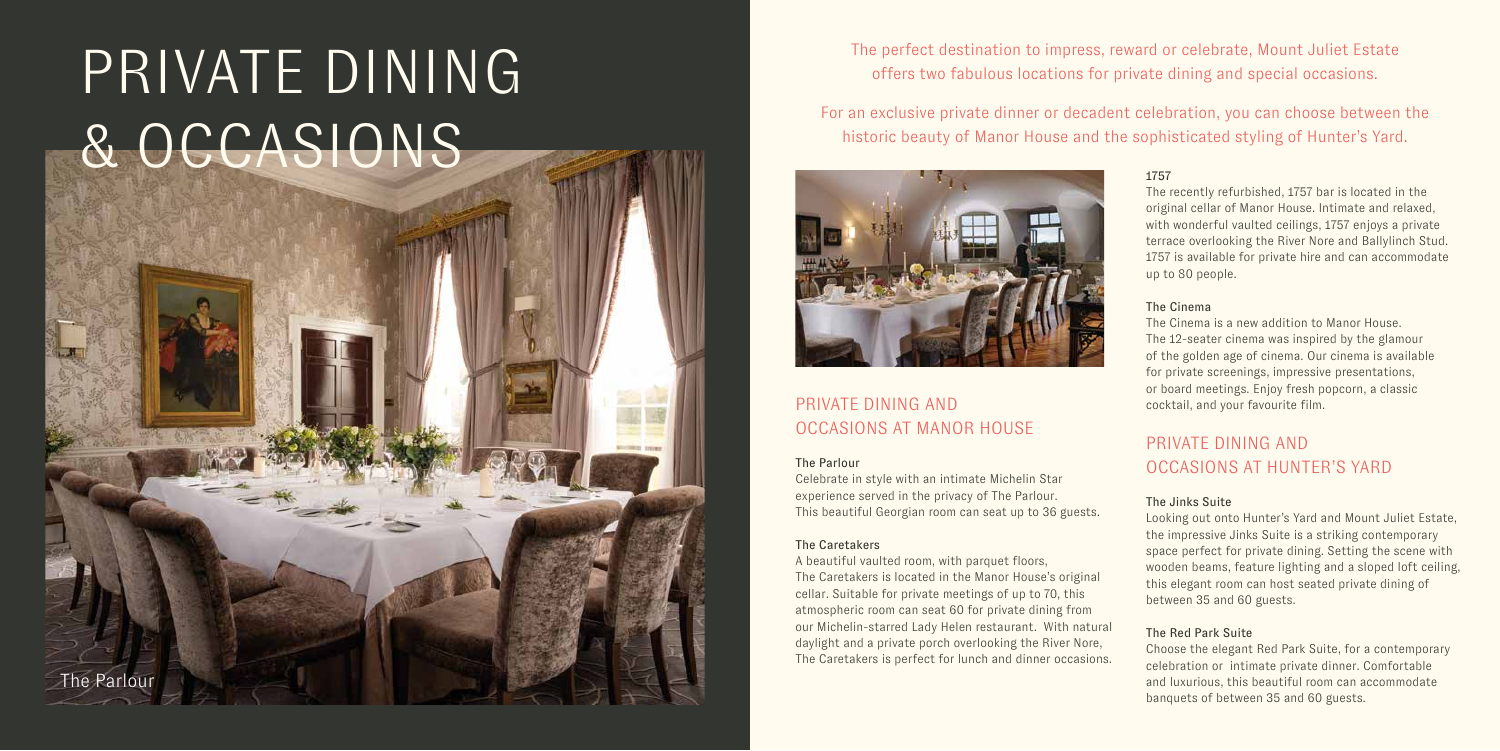Immerse your team in the pleasures of nature with a memorable experience at Mount Juliet Estate. Take them outdoors with a programme of exciting group activities that challenge, reward and forge new bonds. With access to 500 private acres, you and your team can enjoy the thrill of our vast estate, through golf, falconry, archery, fishing and horse riding. Mount Juliet Estate also offers a selection of bespoke team building activities coordinated by our approved partners, Dynamic Events and Orange Works.

To play golf at Mount Juliet is to experience up to 7,200 yards of visionary, a Jack Nicklaus Signature Designed Parkland, set across 180 acres of rolling Irish countryside. The course has recently been voted Ireland's Best Parkland Golf Course, by the Golfer's Guide to Ireland and has been chosen to host the 2022 Irish Open.

To book a private event or celebration, call 056 777 3000 or email events@mountjuliet.ie













# TEAM BUILDING & INCENTIVES